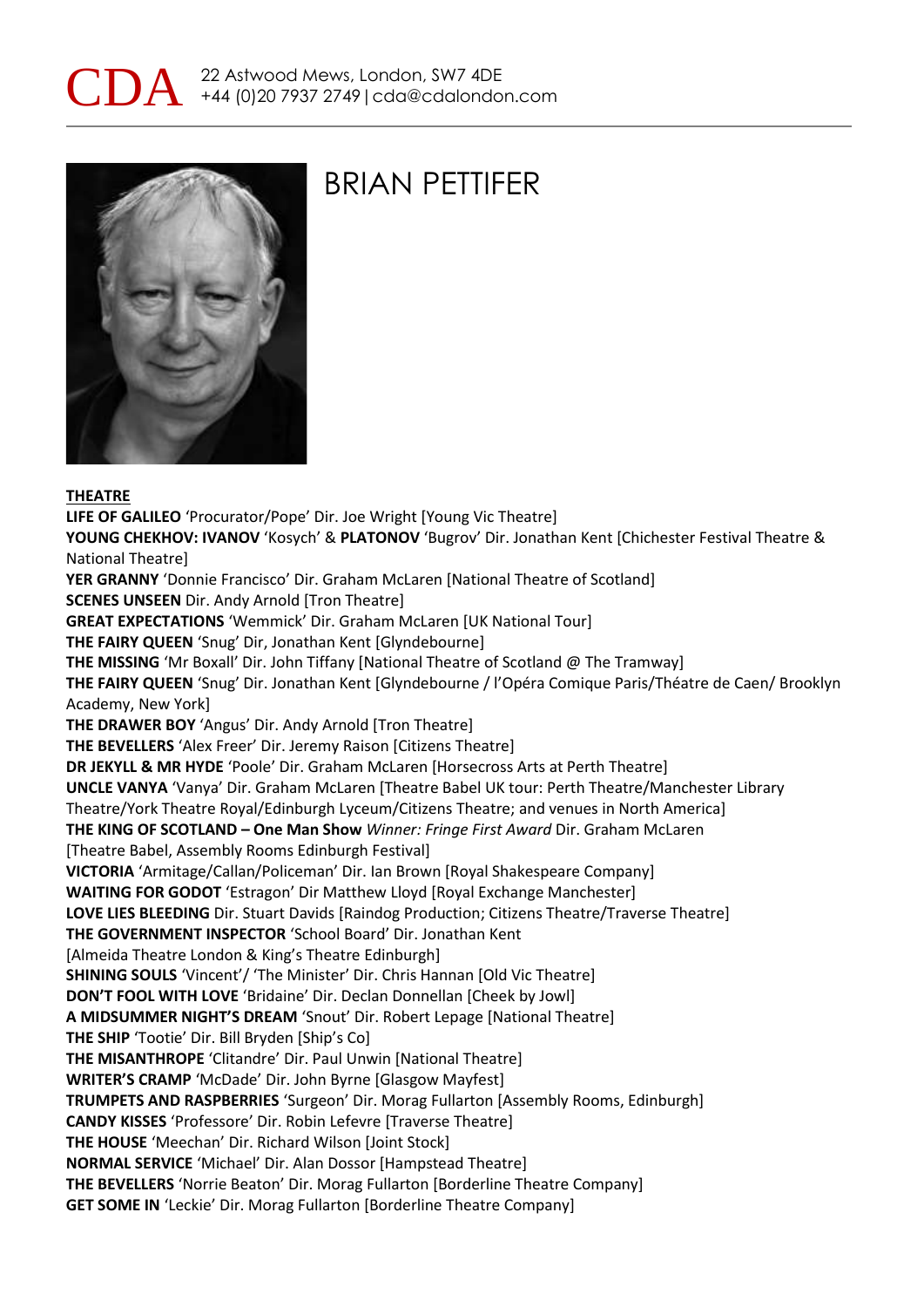## BRIAN PETTIFER

**TELEVISION OUTLANDER: Echoes** [Sony/Starz/Leftbank] 'Old Charlie' Dir. Kate Cheeseman **GRACE: Dead Man's Footsteps** [Tall story Pictures & 2nd Act for ITV] 'Hector Hegarty' Dir. Brian Kelly **HOLBY CITY** [BBC TV] 'Laurie Stocks' Dir. Ian Barnes **PANDEMIC** [BBC Scotland] 'Victor Vaughan' Dir Andrew Thompson **DOCTORS** [BBC TV] 'Wes' Dir. Fi Kelly **BLACK MIRROR: Crocodile** [Zeppotron] 'Dentist William Grange' Dir. John Hillcoat **THE MUSKETEERS – S2** [BBC TV] 'Poupart' Dir. John Strickland **JONATHAN STRANGE & MR NORRELL** [Cuba Pictures] 'Honeyfoot' Dir. Toby Haynes **THE MUSKETEERS: The Homecoming** [BBC TV] 'Poupart' Dir. Saul Metzstein  **A Rebellious Woman** Dir. Richard Clark **THE FIELD OF BLOOD: The Dead Hour** [Slate North] 'Father Richards' Dir. David Kane **NEW TRICKS – Old School Ties** [Wall to Wall] 'Archie Milgrew' Dir. Julian Simpson **DOC MARTIN** [Buffalo Pics] 'Mr Coley' Dir. Ben Bolt **RAB C. NESBITT –** 10 series [BBC / The Comedy Unit] 'Andra' Dir. Colin Gilbert **FIELD OF BLOOD** [Slate North] 'Father Richards' Dir. David Kane **GARROW'S LAW** [Shed Scotland] 'Boycott' Dir. Ashley Pearce **HATTIE** [Angel Eye Media] 'Ron' Dir: Dan Zeff **FRENCH REVOLUTION: Terror & Utopia** [BBC TV] 'Couthon' Dir. Carl Hindmarch **COLLISION** [Greenlit Prods] 'Ed Wilson' Dir. Marc Evans **DEAR GREEN PLACE** [Effingee Prods] 'Bowler' Dir. Don Coutts **A RISK WORTH TAKING** [Gate Television] 'Maxwell Borthwick' Dir. Paul Seed **TAGGART – Dead Man Walking** [SMG] 'Arthur' Dir. Alan MacMillan **BLEAK HOUSE** [Smallweed Prods] 'Mr Growler' Dir. Susanna White **THE STRANGE CASE OF SHERLOCK HOLMES & ARTHUR CONAN DOYLE** [BBC TV] 'Harry How' Dir. Cilla Ware **TO THE ENDS OF THE EARTH** [Tightrope Pictures] 'Wheeler' Dir. David Attwood **HUSTLE** [Kudos] 'Tip' Dir. Bharat Nalluri **HEARTBEAT** [YTV] 'Andrew Sinclair' Dir. Jonas Grimas **STILL GAME** [The Comedy Unit] 'Bert' Dir. Michael Hines **LOVE AGAIN** [World Prods] 'Arthur Wood' Dir. Susanna White **THE KEY** [Little Bird Prods] 'Lawrence' Dir. David Blair **DR JEKYLL & MR HYDE** [Clerkenwell Films] 'Poole' Dir. Maurice Phillips **DALZIEL & PASCOE** [BBC TV] 'Mortimer' Dir. Patrick Lau **SNODDY** [The Comedy Unit] 'Professor Baxter' Dir. Ron Bain **ROCK FACE** [Union Pictures] 'Brother Thomas' Dir. Terry Winsor **CONSPIRACY** [Labrador Films] 'Meyer' Dir. Frank Pierson *Bafta Winner 2002: Single Drama* **MONARCH OF THE GLEN II** [Ecosse] 'Eric' Dir. Rick Stroud **TAGGART – Football Crazy** [STV] 'Drummond' Dir. Ian Knox **MY FAMILY** [DLT Ents] 'Mr Hodder' Dir. Baz Taylor **LIFE SUPPORT** 3 eps [BBC TV] 'Dr Travers' Dirs. Morag Fullarton /Richard Laxton **INVASION EARTH** [BBC TV] 'Garnett' Dir. Patrick Lau **TOM JONES** [BBC TV] 'Parson Supple' Dir. Metin Huseyin **ELEVEN MEN AGAINST ELEVEN** [Hat Trick Prods] 'Cliff Tutley' Dir. Andy Hamilton **DANDELION DEAD** [LWT TV] 'Bank Manager' Dir. Mike Hodges **THE BALDY MAN** [The Comedy Unit] Dir. Colin Gilbert **THE TALES OF PARA HANDY** [BBC TV] 'Alistair' Dir. Morag Fullarton **HAMISH MACBETH** 3 series [BBC] 'Rory' Dir. Nicholas Renton/Mandie Fletcher/Jonas Grimas/Ian Knox **THE GREAT ESCAPE** [CBS Mini-Series] 'Kirby Green' Dir. Jud Taylor